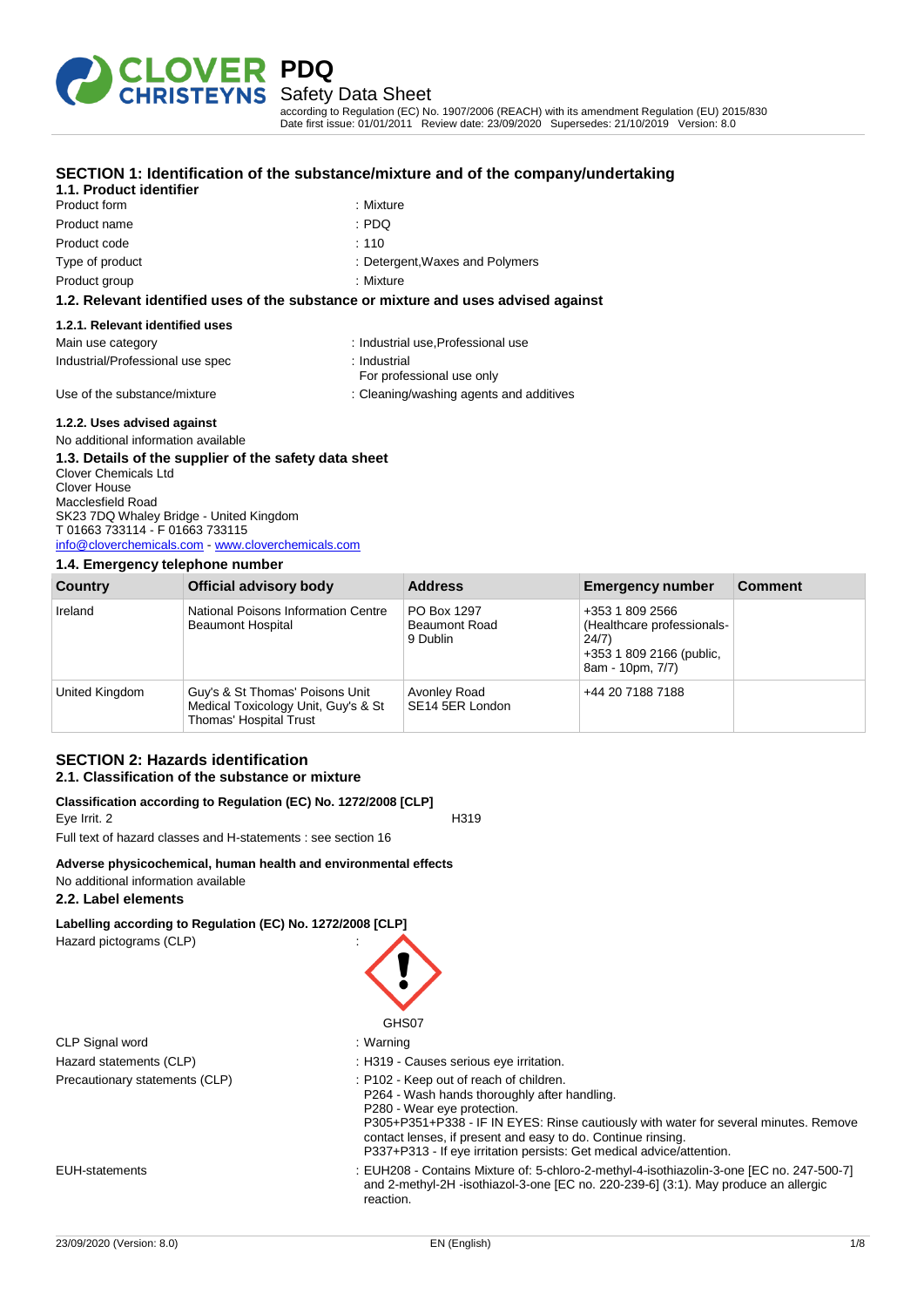### Safety Data Sheet

according to Regulation (EC) No. 1907/2006 (REACH) with its amendment Regulation (EU) 2015/830

### **2.3. Other hazards**

This substance/mixture does not meet the PBT criteria of REACH regulation, annex XIII This substance/mixture does not meet the vPvB criteria of REACH regulation, annex XIII

### **SECTION 3: Composition/information on ingredients**

### **3.1. Substances**

### Not applicable

#### **3.2. Mixtures**

| <b>Name</b>                                                                                                                            | <b>Product identifier</b>                                                                                                                                                | $\%$      | <b>Classification according to</b><br><b>Regulation (EC) No.</b><br>1272/2008 [CLP]                                                                                                                                               |
|----------------------------------------------------------------------------------------------------------------------------------------|--------------------------------------------------------------------------------------------------------------------------------------------------------------------------|-----------|-----------------------------------------------------------------------------------------------------------------------------------------------------------------------------------------------------------------------------------|
| Isotridecanol, ethoxylated                                                                                                             | (CAS-no) 69011-36-5<br>(REACH-no) polymer                                                                                                                                | $1 - 3$   | Acute Tox. 4 (Oral), H302<br>Eye Dam. 1, H318                                                                                                                                                                                     |
| <b>Ethoxylated Alcohol</b>                                                                                                             | (CAS-no) 157627-86-6/160901-19-<br>9/68551-12-2/68439-50-9<br>(Einecs nr) 500-337-8/500-457-0/500-<br>221-7/500-213-3<br>$(EG \n  annex \n  nr)/$<br>(REACH-no) Exempted | $0.1 - 1$ | Eye Dam. 1, H318<br>Aquatic Acute 1, H400<br>Aquatic Chronic 3, H412                                                                                                                                                              |
| Mixture of: 5-chloro-2-methyl-4-isothiazolin-3-one [EC<br>no. 247-500-7] and 2-methyl-2H -isothiazol-3-one [EC<br>no. 220-239-6] (3:1) | (CAS-no) 55965-84-9<br>(Einecs nr) 611-341-5<br>(EG annex nr) 613-167-00-5<br>(REACH-no) 01-2120764691-48                                                                | < 0.1     | Acute Tox. 2 (Inhalation), H330<br>Acute Tox. 2 (Dermal), H310<br>Acute Tox. 3 (Oral), H301<br>Skin Corr. 1C, H314<br>Eye Dam. 1, H318<br>Skin Sens. 1A, H317<br>Aquatic Acute 1, H400 (M=100)<br>Aquatic Chronic 1, H410 (M=100) |

### **Specific concentration limits:**

| <b>Name</b>                                                                                                                              | <b>Product identifier</b>                                                                                 | <b>Specific concentration limits</b>                                                                                                                                                                          |
|------------------------------------------------------------------------------------------------------------------------------------------|-----------------------------------------------------------------------------------------------------------|---------------------------------------------------------------------------------------------------------------------------------------------------------------------------------------------------------------|
| Mixture of: 5-chloro-2-methyl-4-isothiazolin-3-one [EC<br>no. 247-500-7] and 2-methyl-2H -isothiazol-3-one [EC<br>  no. 220-239-6] (3:1) | (CAS-no) 55965-84-9<br>(Einecs nr) 611-341-5<br>(EG annex nr) 613-167-00-5<br>(REACH-no) 01-2120764691-48 | (0.0015 ≤C ≤ 100) Skin Sens. 1A, H317<br>$(0.06 ≤ C < 0.6)$ Eye Irrit. 2, H319<br>$(0.06 ≤ C < 0.6)$ Skin Irrit. 2, H315<br>$(0.6 ≤ C ≤ 100)$ Eye Dam. 1, H318<br>$(0.6 \leq C \leq 100)$ Skin Corr. 1C, H314 |

Full text of H-statements: see section 16

### **SECTION 4: First aid measures 4.1. Description of first aid measures**

| General advice                                                                                                         | : Never give anything by mouth to an unconscious person. If you feel unwell, seek medical<br>advice (show the label where possible).                                                |
|------------------------------------------------------------------------------------------------------------------------|-------------------------------------------------------------------------------------------------------------------------------------------------------------------------------------|
| Inhalation                                                                                                             | : Allow affected person to breathe fresh air. Allow the victim to rest.                                                                                                             |
| Skin contact                                                                                                           | : Remove affected clothing and wash all exposed skin area with mild soap and water,<br>followed by warm water rinse.                                                                |
| Eye contact                                                                                                            | : Rinse cautiously with water for several minutes. Remove contact lenses, if present and<br>easy to do. Continue rinsing. If eye irritation persists: Get medical advice/attention. |
| Ingestion                                                                                                              | : Rinse mouth. Do NOT induce vomiting. Obtain emergency medical attention.                                                                                                          |
| 4.2. Most important symptoms and effects, both acute and delayed<br>Acute effects skin                                 | : mild skin irritation.                                                                                                                                                             |
| Acute effects eyes                                                                                                     | : Causes serious eye irritation. Redness.                                                                                                                                           |
| Acute effects oral route                                                                                               | : May cause irritation to the digestive tract.                                                                                                                                      |
| 4.3. Indication of any immediate medical attention and special treatment needed<br>No additional information available |                                                                                                                                                                                     |
| <b>SECTION 5: Firefighting measures</b><br>5.1. Extinguishing media<br>Suitable extinguishing media                    | : Water. Use extinguishing media appropriate for surrounding fire.                                                                                                                  |
| 5.2. Special hazards arising from the substance or mixture                                                             |                                                                                                                                                                                     |
| Hazardous decomposition products in case of fire                                                                       | : Toxic fumes may be released. Carbon dioxide. Carbon monoxide.                                                                                                                     |

# **5.3. Advice for firefighters**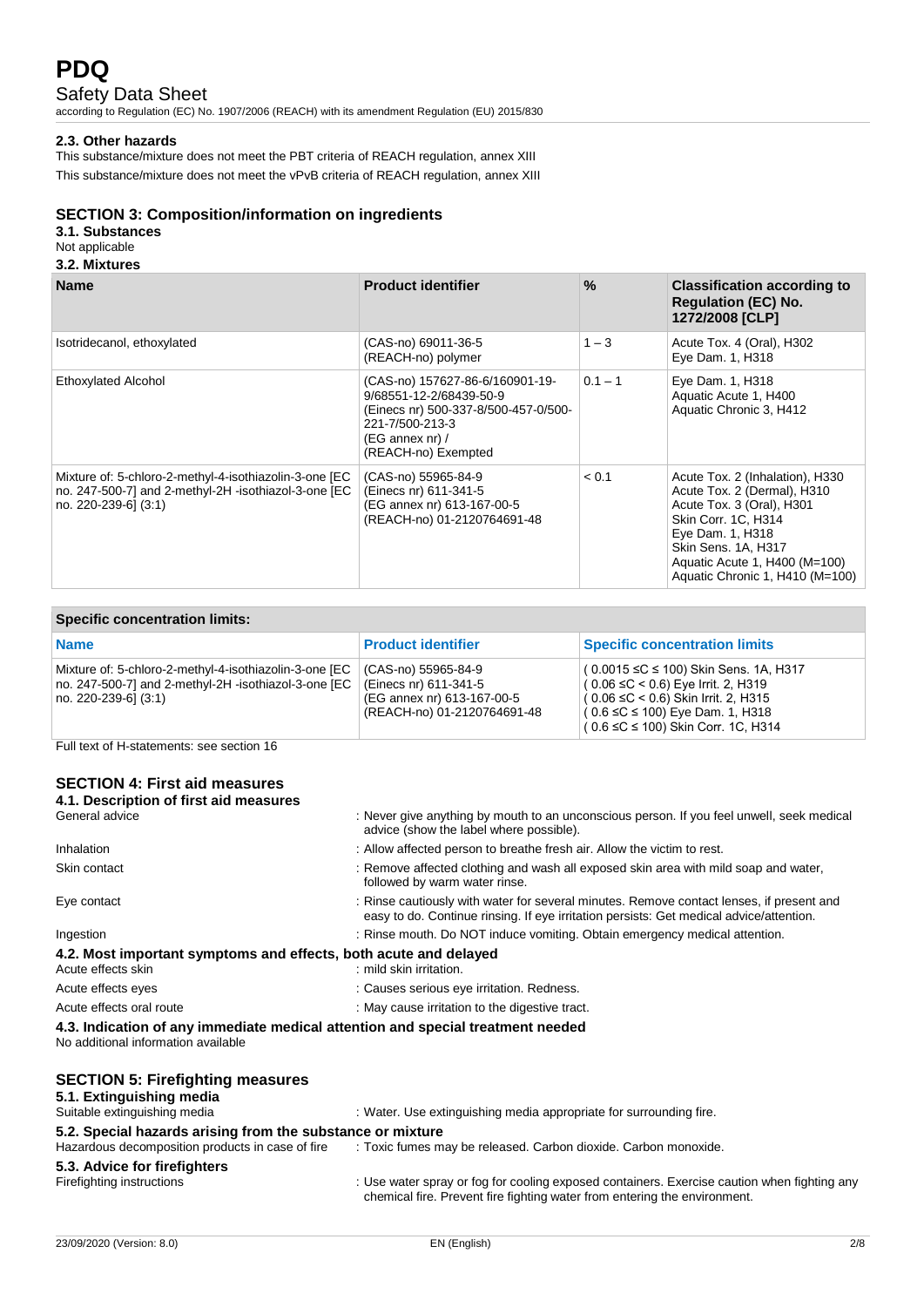### Safety Data Sheet

according to Regulation (EC) No. 1907/2006 (REACH) with its amendment Regulation (EU) 2015/830

Protection during firefighting : Do not enter fire area without proper protective equipment, including respiratory protection.

# **SECTION 6: Accidental release measures**

### **6.1. Personal precautions, protective equipment and emergency procedures**

#### **6.1.1. For non-emergency personnel** Emergency procedures **Example 2018**: Evacuate unnecessary personnel.

| 6.1.2. For emergency responders |                                              |
|---------------------------------|----------------------------------------------|
| Protective equipment            | : Equip cleanup crew with proper protection. |
| Emergency procedures            | : Ventilate area.                            |
| המאוויות המסמינות המשפט המשפט ה |                                              |

#### **6.2. Environmental precautions**

Prevent entry to sewers and public waters. Notify authorities if liquid enters sewers or public waters.

# **6.3. Methods and material for containment and cleaning up**

: Soak up spills with inert solids, such as clay or diatomaceous earth as soon as possible. Collect spillage. Store away from other materials.

### **6.4. Reference to other sections**

See Heading 8. Exposure controls and personal protection.

### **SECTION 7: Handling and storage**

#### **7.1. Precautions for safe handling** Precautions for safe handling : Wash hands and other exposed areas with mild soap and water before eating, drinking or

|                                                                                         | smoking and when leaving work. Provide good ventilation in process area to prevent<br>formation of vapour. |
|-----------------------------------------------------------------------------------------|------------------------------------------------------------------------------------------------------------|
| Hygiene measures                                                                        | : Wash hands, forearms and face thoroughly after handling.                                                 |
| 7.2. Conditions for safe storage, including any incompatibilities<br>Storage conditions | : Keep container tightly closed.                                                                           |
| Incompatible products                                                                   | : Strong bases. Strong acids.                                                                              |
| Packaging materials                                                                     | : polyethylene. stainless steel.                                                                           |
| 7.3. Specific end use(s)<br>No additional information available                         |                                                                                                            |

### **SECTION 8: Exposure controls/personal protection**

### **8.1. Control parameters**

No additional information available

### **8.2. Exposure controls**

**Personal protective equipment:**

Avoid all unnecessary exposure.

# **Eye protection:**

Chemical goggles or safety glasses

### **Other information:**

Do not eat, drink or smoke during use.

### **SECTION 9: Physical and chemical properties**

|  | 9.1. Information on basic physical and chemical properties |  |  |  |  |
|--|------------------------------------------------------------|--|--|--|--|
|--|------------------------------------------------------------|--|--|--|--|

| Physical state                             | : Liguid            |
|--------------------------------------------|---------------------|
| Physical state/form                        | : Liquid.           |
| Colour                                     | : orange. Yellow.   |
| Odour                                      | : Fruity.           |
| Odour threshold                            | : No data available |
| рH                                         | $:7 - 8$            |
| Relative evaporation rate (butylacetate=1) | : No data available |
| Melting point/range                        | : 0 °C              |
| Freezing point                             | : No data available |
| Boiling point/Boiling range                | : 100 $^{\circ}$ C  |
| Flash point                                | : No data available |
| Autoignition temperature                   | : No data available |
| Decomposition temperature                  | : No data available |
|                                            |                     |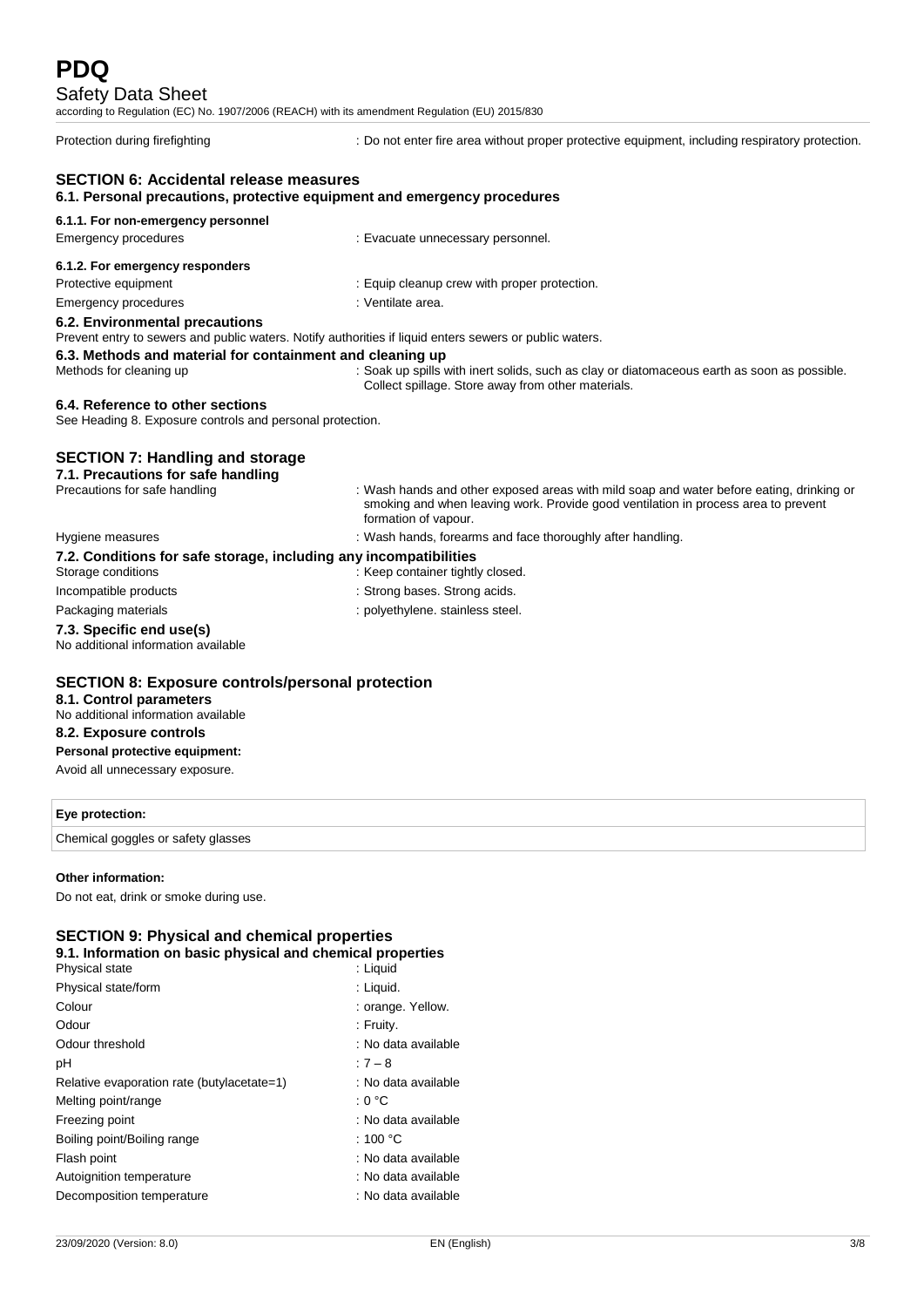### Safety Data Sheet

according to Regulation (EC) No. 1907/2006 (REACH) with its amendment Regulation (EU) 2015/830

| Flammability (solid, gas)        | : Non flammable.          |
|----------------------------------|---------------------------|
| Vapour pressure                  | : No data available       |
| Relative vapour density at 20 °C | : No data available       |
| Relative density                 | : 1.005                   |
| Solubility                       | : Soluble in water.       |
| Log Pow                          | : No data available       |
| Viscosity, kinematic             | : No data available       |
| Viscosity, dynamic               | : 2700 – 3200 cP at 20 °C |
| Explosive properties             | : No data available       |
| Oxidising properties             | : No data available       |
| <b>Explosive limits</b>          | : No data available       |
| 9.2. Other information           |                           |

No additional information available

# **SECTION 10: Stability and reactivity**

**10.1. Reactivity** Stable under normal conditions. **10.2. Chemical stability** Stable under normal conditions. **10.3. Possibility of hazardous reactions** No dangerous reactions known under normal conditions of use. **10.4. Conditions to avoid** Extremely high or low temperatures. **10.5. Incompatible materials** Strong acids. Strong bases.

**10.6. Hazardous decomposition products** fume. Carbon monoxide. Carbon dioxide.

### **SECTION 11: Toxicological information**

| 11.1. Information on toxicological effects |                  |
|--------------------------------------------|------------------|
| Acute toxicity (oral)                      | : Not classified |
| Acute toxicity (dermal)                    | : Not classified |
| Acute toxicity (inhalation)                | : Not classified |

### **Mixture of: 5-chloro-2-methyl-4-isothiazolin-3-one [EC no. 247-500-7] and 2-methyl-2H -isothiazol-3-one [EC no. 220-239- 6] (3:1) (55965-84-9)**

| LD50 oral rat                     | 64 mg/kg            |
|-----------------------------------|---------------------|
| LD50 dermal rat                   | 87.12 mg/kg         |
| LD50 dermal rabbit                | 78 mg/kg            |
| LC50 Inhalation - Rat             | $0.33$ mg/l/4h      |
| LC50 Inhalation - Rat (Dust/Mist) | $0.33$ mg/l/4h      |
| ATE CLP (oral)                    | 64 mg/kg bodyweight |
| ATE CLP (dermal)                  | 78 mg/kg bodyweight |
| ATE CLP (gases)                   | 700 ppmv/4h         |
| ATE CLP (vapours)                 | $0.33$ mg/l/4h      |
| ATE CLP (dust, mist)              | $0.33$ mg/l/4h      |

| Isotridecanol, ethoxylated (69011-36-5) |                                                                    |
|-----------------------------------------|--------------------------------------------------------------------|
| ATE CLP (oral)                          | 500 mg/kg bodyweight                                               |
| Skin corrosion/irritation               | : Not classified<br>$pH: 7-8$                                      |
| Additional information                  | : Based on available data, the classification criteria are not met |
| Serious eye damage/irritation           | : Causes serious eye irritation.<br>$pH: 7-8$                      |
| Respiratory or skin sensitisation       | : Not classified                                                   |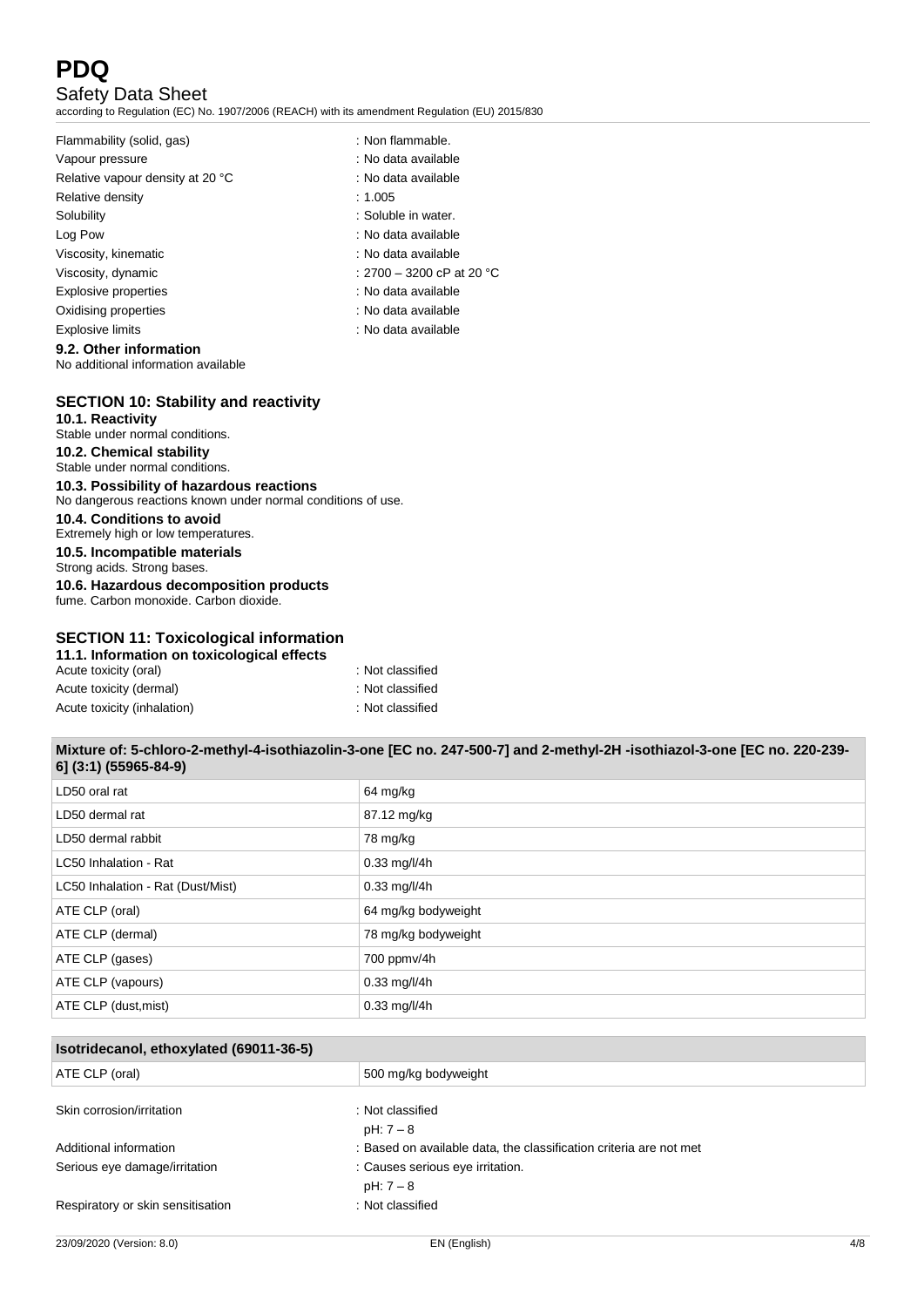(chronic)

# Safety Data Sheet

according to Regulation (EC) No. 1907/2006 (REACH) with its amendment Regulation (EU) 2015/830

| Additional information                                      | : Based on available data, the classification criteria are not met  |
|-------------------------------------------------------------|---------------------------------------------------------------------|
| Germ cell mutagenicity                                      | : Not classified                                                    |
| Additional information                                      | : Based on available data, the classification criteria are not met  |
| Carcinogenicity                                             | : Not classified                                                    |
| Additional information                                      | : Based on available data, the classification criteria are not met  |
| Reproductive toxicity                                       | : Not classified                                                    |
| Additional information                                      | : Based on available data, the classification criteria are not met  |
| STOT-single exposure                                        | : Not classified                                                    |
| Additional information                                      | : Based on available data, the classification criteria are not met  |
| STOT-repeated exposure                                      | : Not classified                                                    |
| Additional information                                      | : Based on available data, the classification criteria are not met  |
| Aspiration hazard                                           | : Not classified                                                    |
| Additional information                                      | : Based on available data, the classification criteria are not met  |
| Potential adverse human health effects and<br>symptoms      | : Based on available data, the classification criteria are not met. |
| <b>SECTION 12: Ecological information</b><br>12.1. Toxicity |                                                                     |
| Hazardous to the aquatic environment, short-term<br>(acute) | : Not classified                                                    |
| Hazardous to the aquatic environment, long-term             | : Not classified                                                    |

### **Mixture of: 5-chloro-2-methyl-4-isothiazolin-3-one [EC no. 247-500-7] and 2-methyl-2H -isothiazol-3-one [EC no. 220-239- 6] (3:1) (55965-84-9)**

| LC50 fish 1                    | 0.19 mg/l Rainbow trout              |
|--------------------------------|--------------------------------------|
| LC50 fish 2                    | zonnebaars                           |
| EC50 Daphnia 1                 | $0.16$ mg/l                          |
| EC50 other aquatic organisms 1 | 0.126 mg/l waterflea                 |
| EC50 other aquatic organisms 2 | $0.003$ mg/l                         |
| EC50 72h algae (1)             | $0.027$ mg/l                         |
| ErC50 (algae)                  | 0.003 mg/l Skeletonema costatum      |
| ErC50 (other aquatic plants)   | 0.018 mg/l selenastrum capricornutum |
| NOEC chronic fish              | $0.05$ mg/l                          |
| NOEC chronic crustacea         | $0.1$ mg/l                           |
| NOEC chronic algae             | $0.0014$ mg/l                        |

| Ethoxylated Alcohol (157627-86-6/160901-19-9/68551-12-2/68439-50-9) |                                                |
|---------------------------------------------------------------------|------------------------------------------------|
| LC50 fish 1                                                         | $0.1 - 1$ mg/l (Danio rerio - OESO 203 - ECHA) |
| EC50 Daphnia 1                                                      | 0.1 – 1 mg/l (Daphnia magna - ECHA)            |
| ErC50 (algae)                                                       | $0.1 - 1$ mg/l                                 |
| NOEC chronic fish                                                   | $> 0.1$ mg/l                                   |
| NOEC chronic algae                                                  | $0.14$ mg/l (CESIO)                            |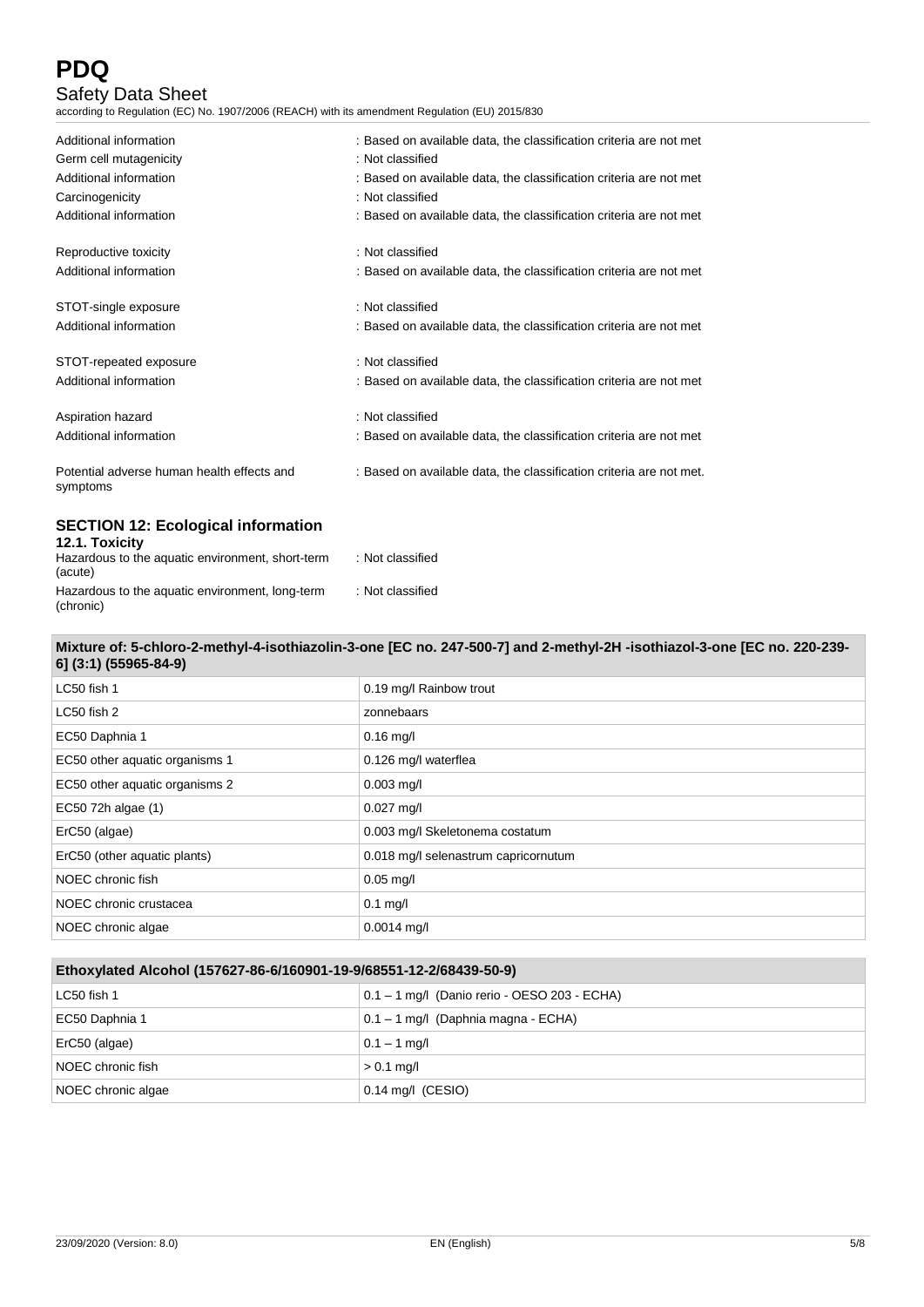### Safety Data Sheet

according to Regulation (EC) No. 1907/2006 (REACH) with its amendment Regulation (EU) 2015/830

| 12.2. Persistence and degradability                                                                                                                  |                                                                                                                        |                                                                                                                                                                                                                                                                                       |
|------------------------------------------------------------------------------------------------------------------------------------------------------|------------------------------------------------------------------------------------------------------------------------|---------------------------------------------------------------------------------------------------------------------------------------------------------------------------------------------------------------------------------------------------------------------------------------|
| <b>PDQ</b>                                                                                                                                           |                                                                                                                        |                                                                                                                                                                                                                                                                                       |
| Persistence and degradability                                                                                                                        | to support this assertion are held at the disposal of the competent authorities of the<br>of a detergent manufacturer. | Biodegradable. The surfactant(s) contained in this preparation complies(comply) with the<br>biodegradability criteria as laid down in Regulation (EC) No. 648/2004 on detergents. Data<br>Member States and will be made available to them, at their direct request or at the request |
|                                                                                                                                                      |                                                                                                                        |                                                                                                                                                                                                                                                                                       |
| Ethoxylated Alcohol (157627-86-6/160901-19-9/68551-12-2/68439-50-9)                                                                                  |                                                                                                                        |                                                                                                                                                                                                                                                                                       |
| Persistence and degradability                                                                                                                        | Readily biodegradable.                                                                                                 |                                                                                                                                                                                                                                                                                       |
| 12.3. Bioaccumulative potential<br><b>PDQ</b>                                                                                                        |                                                                                                                        |                                                                                                                                                                                                                                                                                       |
|                                                                                                                                                      |                                                                                                                        |                                                                                                                                                                                                                                                                                       |
| Bioaccumulative potential                                                                                                                            | No bioaccumulation.                                                                                                    |                                                                                                                                                                                                                                                                                       |
| Mixture of: 5-chloro-2-methyl-4-isothiazolin-3-one [EC no. 247-500-7] and 2-methyl-2H -isothiazol-3-one [EC no. 220-239-<br>6] (3:1) (55965-84-9)    |                                                                                                                        |                                                                                                                                                                                                                                                                                       |
| Log Pow                                                                                                                                              | 0.4                                                                                                                    |                                                                                                                                                                                                                                                                                       |
|                                                                                                                                                      |                                                                                                                        |                                                                                                                                                                                                                                                                                       |
| Ethoxylated Alcohol (157627-86-6/160901-19-9/68551-12-2/68439-50-9)                                                                                  |                                                                                                                        |                                                                                                                                                                                                                                                                                       |
| Bioaccumulative potential                                                                                                                            | No bioaccumulation.                                                                                                    |                                                                                                                                                                                                                                                                                       |
| 12.4. Mobility in soil<br>No additional information available<br>12.5. Results of PBT and vPvB assessment                                            |                                                                                                                        |                                                                                                                                                                                                                                                                                       |
| <b>PDQ</b>                                                                                                                                           |                                                                                                                        |                                                                                                                                                                                                                                                                                       |
| This substance/mixture does not meet the PBT criteria of REACH regulation, annex XIII                                                                |                                                                                                                        |                                                                                                                                                                                                                                                                                       |
| This substance/mixture does not meet the vPvB criteria of REACH regulation, annex XIII                                                               |                                                                                                                        |                                                                                                                                                                                                                                                                                       |
|                                                                                                                                                      |                                                                                                                        |                                                                                                                                                                                                                                                                                       |
| <b>Component</b>                                                                                                                                     |                                                                                                                        |                                                                                                                                                                                                                                                                                       |
| Isotridecanol, ethoxylated (69011-36-5)                                                                                                              |                                                                                                                        | This substance/mixture does not meet the PBT criteria of REACH regulation, annex XIII<br>This substance/mixture does not meet the vPvB criteria of REACH regulation, annex XIII                                                                                                       |
| 12.6. Other adverse effects<br>Additional information                                                                                                | : Avoid release to the environment.                                                                                    |                                                                                                                                                                                                                                                                                       |
|                                                                                                                                                      |                                                                                                                        |                                                                                                                                                                                                                                                                                       |
| <b>SECTION 13: Disposal considerations</b><br>13.1. Waste treatment methods<br>Product/Packaging disposal recommendations<br>Waste / unused products | : Dispose in a safe manner in accordance with local/national regulations.<br>: Avoid release to the environment.       |                                                                                                                                                                                                                                                                                       |
| <b>SECTION 14: Transport information</b><br>In accordance with ADR / RID / IMDG / IATA / ADN                                                         |                                                                                                                        |                                                                                                                                                                                                                                                                                       |
| <b>ADR</b>                                                                                                                                           | <b>IMDG</b>                                                                                                            | <b>IATA</b>                                                                                                                                                                                                                                                                           |
| 14.1. UN number                                                                                                                                      |                                                                                                                        |                                                                                                                                                                                                                                                                                       |
| Not regulated                                                                                                                                        | Not regulated                                                                                                          | Not regulated                                                                                                                                                                                                                                                                         |
| 14.2. UN proper shipping name                                                                                                                        |                                                                                                                        |                                                                                                                                                                                                                                                                                       |
| Not regulated                                                                                                                                        | Not regulated                                                                                                          | Not regulated                                                                                                                                                                                                                                                                         |
| 14.3. Transport hazard class(es)                                                                                                                     |                                                                                                                        |                                                                                                                                                                                                                                                                                       |

**14.5. Environmental hazards**

**14.4. Packing group**

Not regulated Not regulated Not regulated Not regulated Not regulated

Not regulated Not regulated Not regulated Not regulated Not regulated

Not regulated Not regulated Not regulated Not regulated Not regulated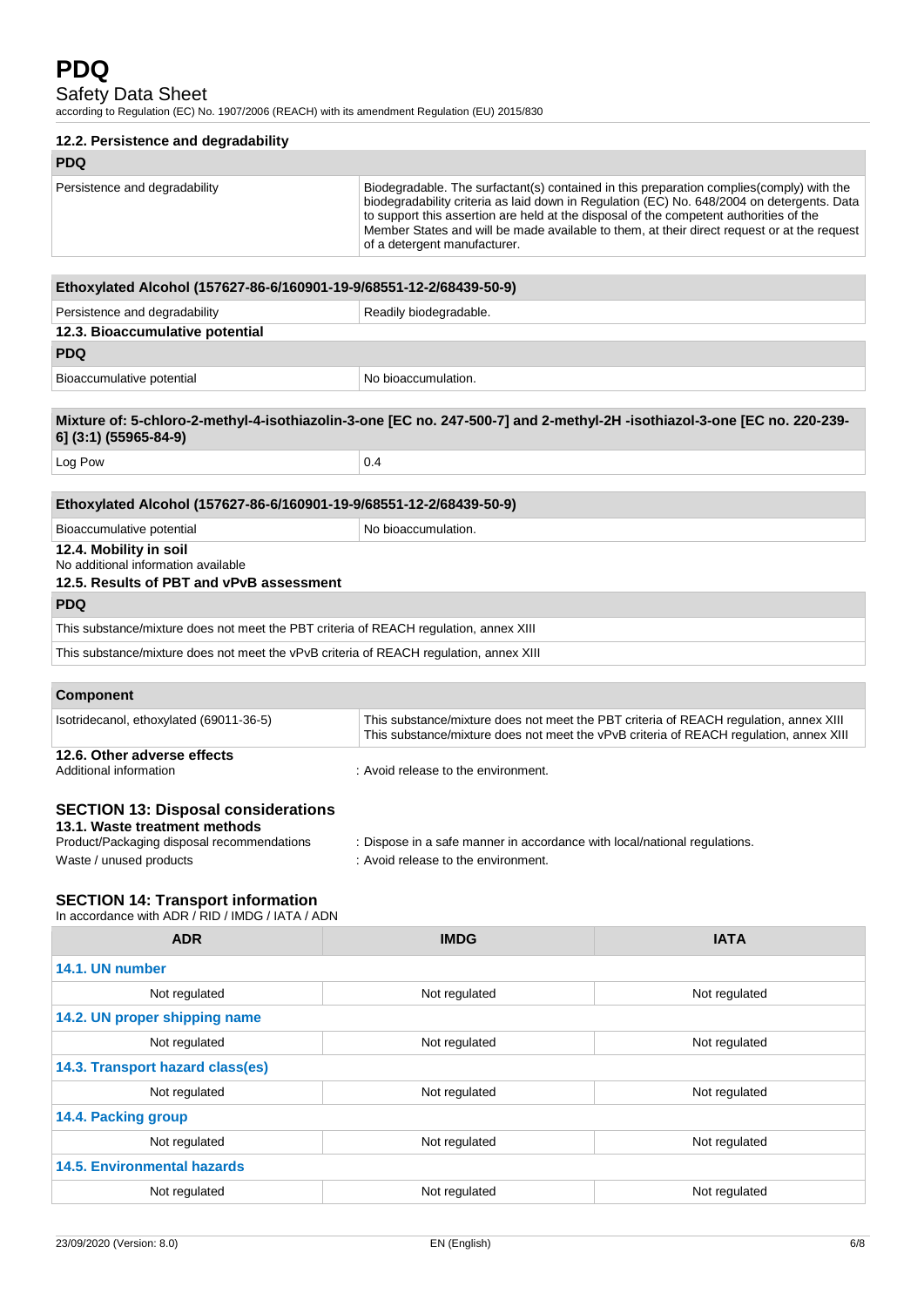

### Safety Data Sheet

according to Regulation (EC) No. 1907/2006 (REACH) with its amendment Regulation (EU) 2015/830

No supplementary information available

#### **14.6. Special precautions for user**

**Overland transport**

Not regulated

**Transport by sea**

Not regulated

**Air transport**

Not regulated

**14.7. Transport in bulk according to Annex II of Marpol and the IBC Code** Not applicable

### **SECTION 15: Regulatory information**

### **15.1. Safety, health and environmental regulations/legislation specific for the substance or mixture**

#### **15.1.1. EU-Regulations**

Contains no REACH substances with Annex XVII restrictions

Contains no substance on the REACH candidate list

Contains no REACH Annex XIV substances

Contains no substance subject to Regulation (EU) No 649/2012 of the European Parliament and of the Council of 4 July 2012 concerning the export and import of hazardous chemicals.

Contains no substance subject to Regulation (EU) No 2019/1021 of the European Parliament and of the Council of 20 June 2019 on persistent organic pollutants

Allergenic fragrances > 0,01%:

CITRONELLOL

CINNAMYL ALCOHOL

| Detergent Regulation (648/2004/EC): Labelling of contents: |               |
|------------------------------------------------------------|---------------|
| <b>Component</b>                                           | $\frac{9}{6}$ |
| non-ionic surfactants                                      | $< 5\%$       |
| METHYLCHLOROISOTHIAZOLINONE (AND) METHYLISOTHIAZOLINONE    |               |
| <b>BENZISOTHIAZOLINONE</b>                                 |               |
| <b>METHYLISOTHIAZOLINONE</b>                               |               |
| perfumes                                                   |               |
| <b>CITRONELLOL</b>                                         |               |

#### **15.1.2. National regulations**

### No additional information available

### **15.2. Chemical safety assessment**

No chemical safety assessment has been carried out

# **SECTION 16: Other information**<br>Ri

REGULATION (EC) No 1272/2008 OF THE EUROPEAN PARLIAMENT AND OF THE COUNCIL of 16 December 2008 on classification, labelling and packaging of substances and mixtures, amending and repealing Directives 67/548/EEC and 1999/45/EC, and amending Regulation (EC) No 1907/2006.

```
Other information : None.
```

| Full text of H- and EUH-statements: |                                                                   |
|-------------------------------------|-------------------------------------------------------------------|
| Acute Tox. 2 (Dermal)               | Acute toxicity (dermal), Category 2                               |
| Acute Tox. 2 (Inhalation)           | Acute toxicity (inhal.), Category 2                               |
| Acute Tox. 3 (Oral)                 | Acute toxicity (oral), Category 3                                 |
| Acute Tox. 4 (Oral)                 | Acute toxicity (oral), Category 4                                 |
| Aquatic Acute 1                     | Hazardous to the aquatic environment - Acute Hazard, Category 1   |
| Aquatic Chronic 1                   | Hazardous to the aquatic environment — Chronic Hazard, Category 1 |
| Aquatic Chronic 3                   | Hazardous to the aquatic environment — Chronic Hazard, Category 3 |
| Eye Dam. 1                          | Serious eye damage/eye irritation, Category 1                     |
|                                     |                                                                   |